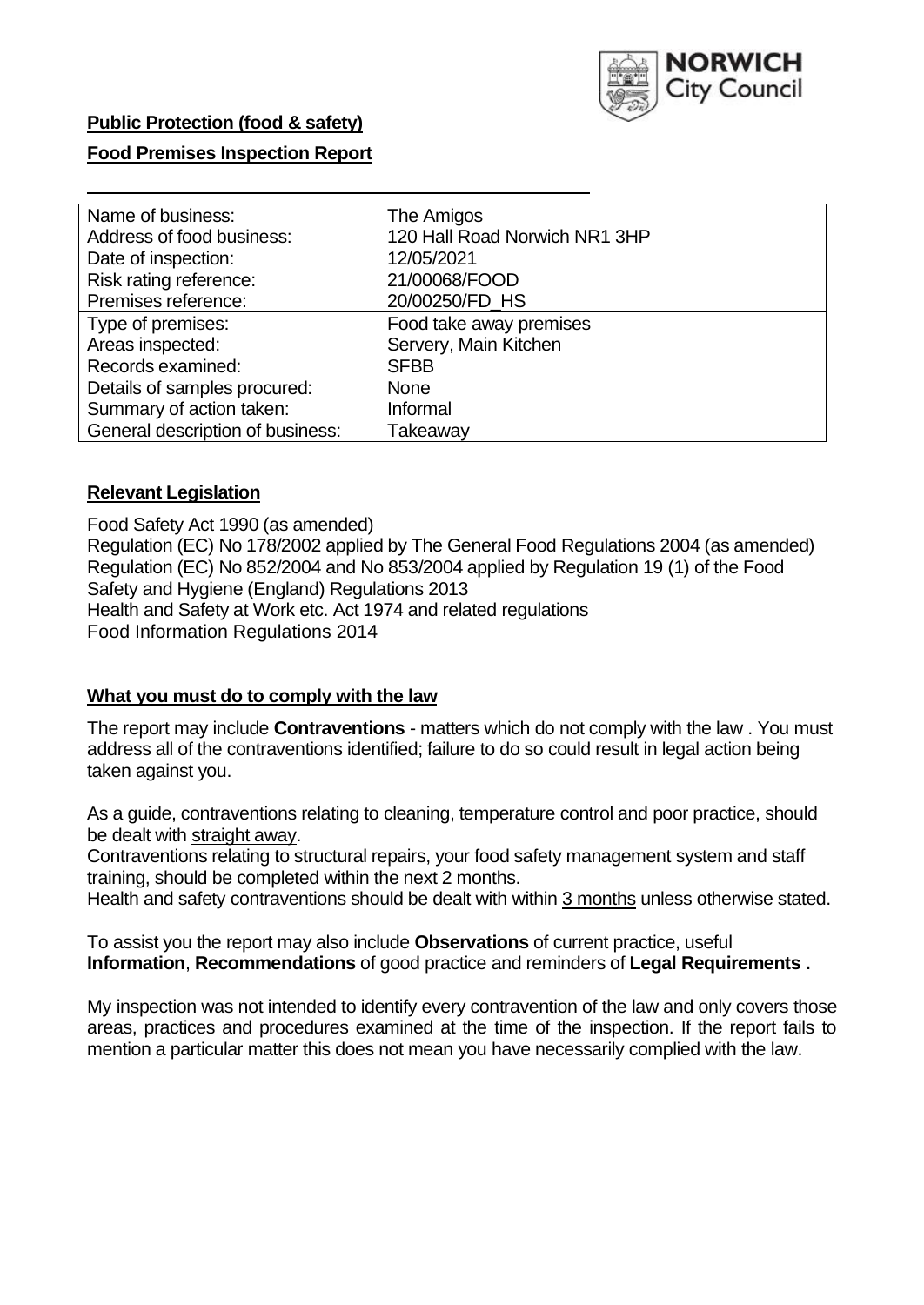# **FOOD SAFETY**

#### **How we calculate your Food Hygiene Rating:**

 The food safety section has been divided into the three areas which you are scored against for the hygiene rating: 1. food hygiene and safety procedures, 2. structural requirements and 3. confidence in management/control procedures. Each section begins with a summary of what was observed and the score you have been given. Details of how these scores combine to produce your overall food hygiene rating are shown in the table.

| <b>Compliance Area</b>                     |          |                  |          | <b>You Score</b> |               |    |           |                 |          |  |  |
|--------------------------------------------|----------|------------------|----------|------------------|---------------|----|-----------|-----------------|----------|--|--|
| Food Hygiene and Safety                    |          |                  |          | $\Omega$         | 5             | 10 | 15        | 20              | 25       |  |  |
| <b>Structure and Cleaning</b>              |          |                  | $\Omega$ | 5                | 10            | 15 | 20        | 25              |          |  |  |
| Confidence in management & control systems |          |                  | $\Omega$ | 5                | 10            | 15 | 20        | 30 <sup>°</sup> |          |  |  |
|                                            |          |                  |          |                  |               |    |           |                 |          |  |  |
| <b>Your Total score</b>                    | $0 - 15$ | 20               |          | $25 - 30$        | $35 - 40$     |    | $45 - 50$ |                 | > 50     |  |  |
| <b>Your Worst score</b>                    | 5        | 10 <sup>10</sup> |          | 10               | 15            |    | 20        |                 |          |  |  |
|                                            |          |                  |          |                  |               |    |           |                 |          |  |  |
| <b>Your Rating is</b>                      | 5        | $\overline{4}$   |          | 3                | $\mathcal{P}$ |    |           |                 | $\Omega$ |  |  |

Your Food Hygiene Rating is 3 - a generally satisfactory standard

## **1. Food Hygiene and Safety**

Food hygiene standards are generally satisfactory and maintained. There is evidence of some non-compliance with legal requirements. Some lapses are evident however generally you have satisfactory food handling practices and procedures and adequate control measures to prevent cross-contamination are in place. The contraventions require your attention; although not critical to food safety they may become so if not addressed. **(Score 10)** 

000300

## Contamination risks

**Contravention** Food was not protected from general sources of contamination:

- food was not covered in the fridge
- cheese slices in the walk-in fridge not covered

**Contravention** The following exposed ready-to-eat food and/or its packaging to the risk of cross-contamination with E. coli 0157 and other pathogenic bacteria from raw meat or unwashed raw vegetables:

 • raw foods i.e burgers were being stored next to ready-to-eat foods i.e cheese (grated and burger slices) and garlic mayonnaise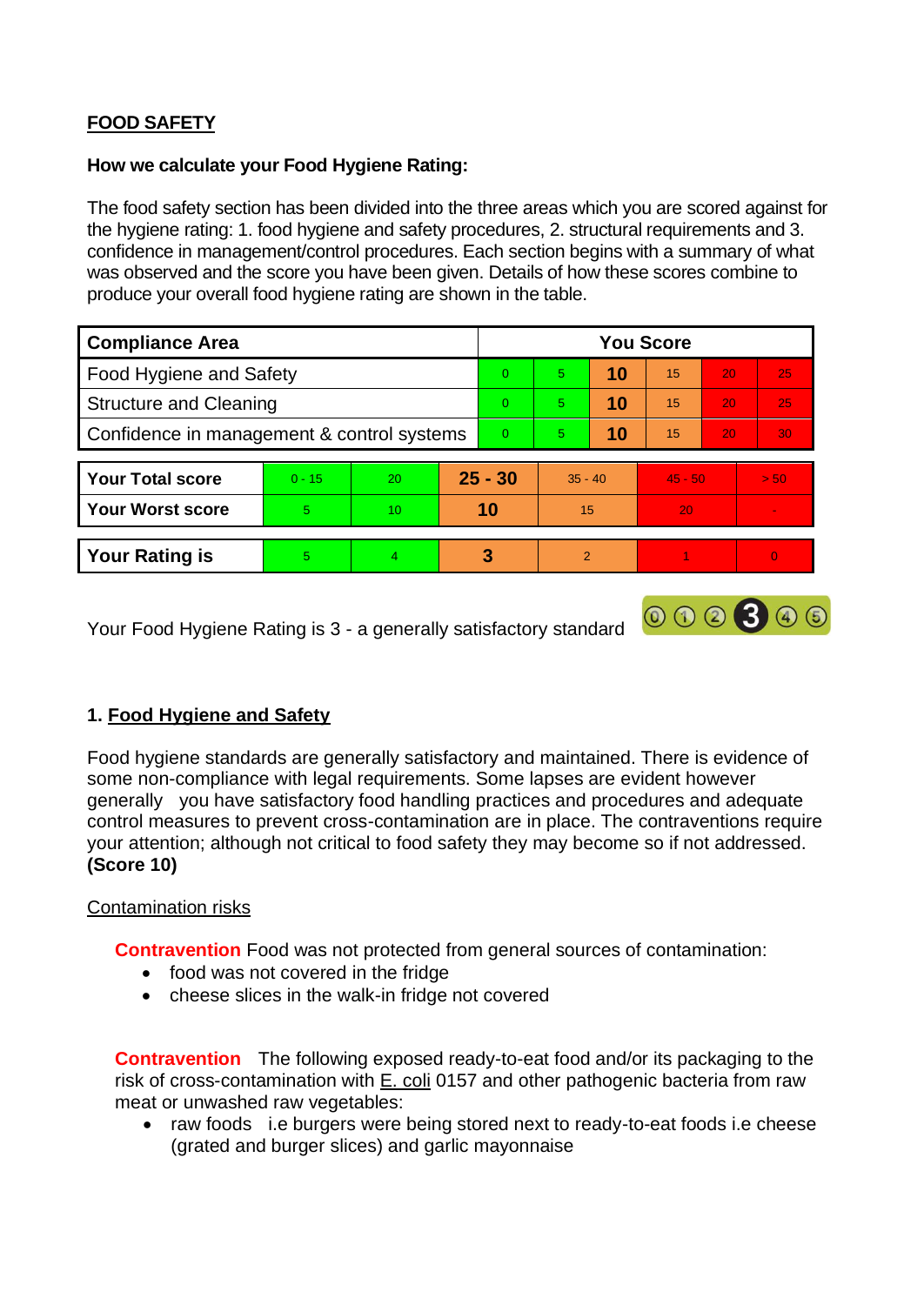equipment should be easily identifiable (e.g. colour coded) and must be stored and **Contravention** You could not demonstrate effective disinfection of equipment and utensils used for both raw and ready-to-eat foods, either by heat or an adequate dishwasher cycle. Separate equipment and utensils must be provided. Such washed separately.:

• tongs used for raw foods and ready-to-eat foods were being stored touching at the griddle

**Legal requirement** At all stages of production, processing and distribution, food must be protected from any contamination likely to render it unfit for human consumption, injurious to health or contaminated in such a way that it would be unreasonable to expect it to be consumed in that state.

**Recommendation** Provide separate equipment and utensils for raw and ready to eat foods, which can be easily identified (colour coded) and stored and washed separately.

**Information** The FSA has issued guidance on controlling *E.coli* 0157 through:

- the complete separation of raw and ready-to-eat food
- the correct use of wash-hand basins and thorough handwashing
- having dedicated equipment (including complex equipment) for raw and ready-to-eat foods
- thorough 2-stage cleaning and the correct use of sanitisers
- and by controlling the risks posed by soil contaminated vegetables.

Visit: [www.food.gov.uk](http://www.food.gov.uk/) for more information

#### Personal Hygiene

**Contravention** The following are examples of poor personal hygiene or where it was made difficult for food handlers to maintain sufficiently high standards of personal cleanliness:

- staff were not wearing suitable protective clothing
- a food handler was seen wearing a ring
- best hand-washing practices were not observed

**Legal requirement** All persons in food handling areas must wear suitable, clean, and where appropriate protective clothing

 **Information** Regular hand washing is important for personal cleanliness. Remind all food handlers of the need to wash their hands before starting or returning to work, and specifically:

- After using the toilet:
- After handling rubbish;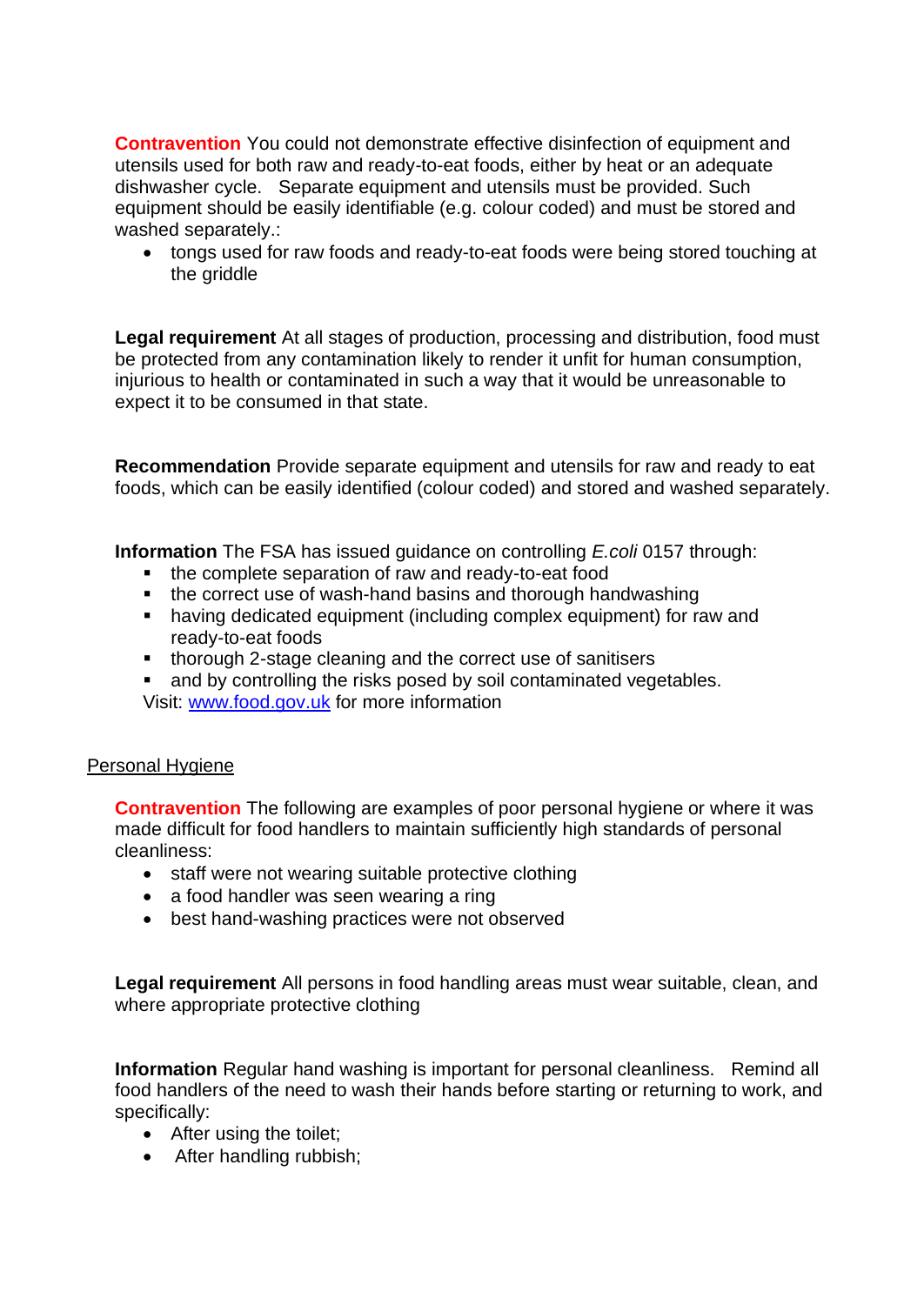- After smoking;
- After taking a break;
- After handling raw food

## Temperature Control

**Contravention** The following evidence indicated there was a risk of bacteria growing on food:

• cold foods i.e prepared salads were being stored above 8°C

**Legal requirement** Raw materials, ingredients, intermediate products and finished products likely to support the reproduction of pathogenic micro-organisms or the formation of toxins must not be kept at temperatures that might result in a risk to health.

**Legal requirement** The cold chain is not to be interrupted. However, limited periods outside temperature control are permitted, to accommodate the practicalities of handling during preparation, transport, storage, display and service of food, provided that it does not result in a risk to health.

## **2. Structure and Cleaning**

 satisfactory standard but there are some repairs and/or improvements which are required The structure facilities and standard of cleaning and maintenance are of a generally in order for you to comply with the law. Pest control and waste disposal provisions are adequate. The contraventions require your attention; although not critical to food safety they may become so if not addressed. **(Score 10)** 

## Cleaning of Structure

**Contravention** The following items were dirty and require more frequent and thorough cleaning:

- floor/wall junctions
- flooring around equipment feet
- flooring behind and under equipment
- interior to door of walk-in fridge
- top to chest freezer in walk-in fridge
- interior to rear door
- miscellaneous clutter due to poor housekeeping

**Recommendation** Housekeeping could be greatly improved. Remove redundant items and equipment from food rooms, tidy away miscellaneous objects into drawers and boxes and keep work surfaces and the floor clear for ease of cleaning and disinfection.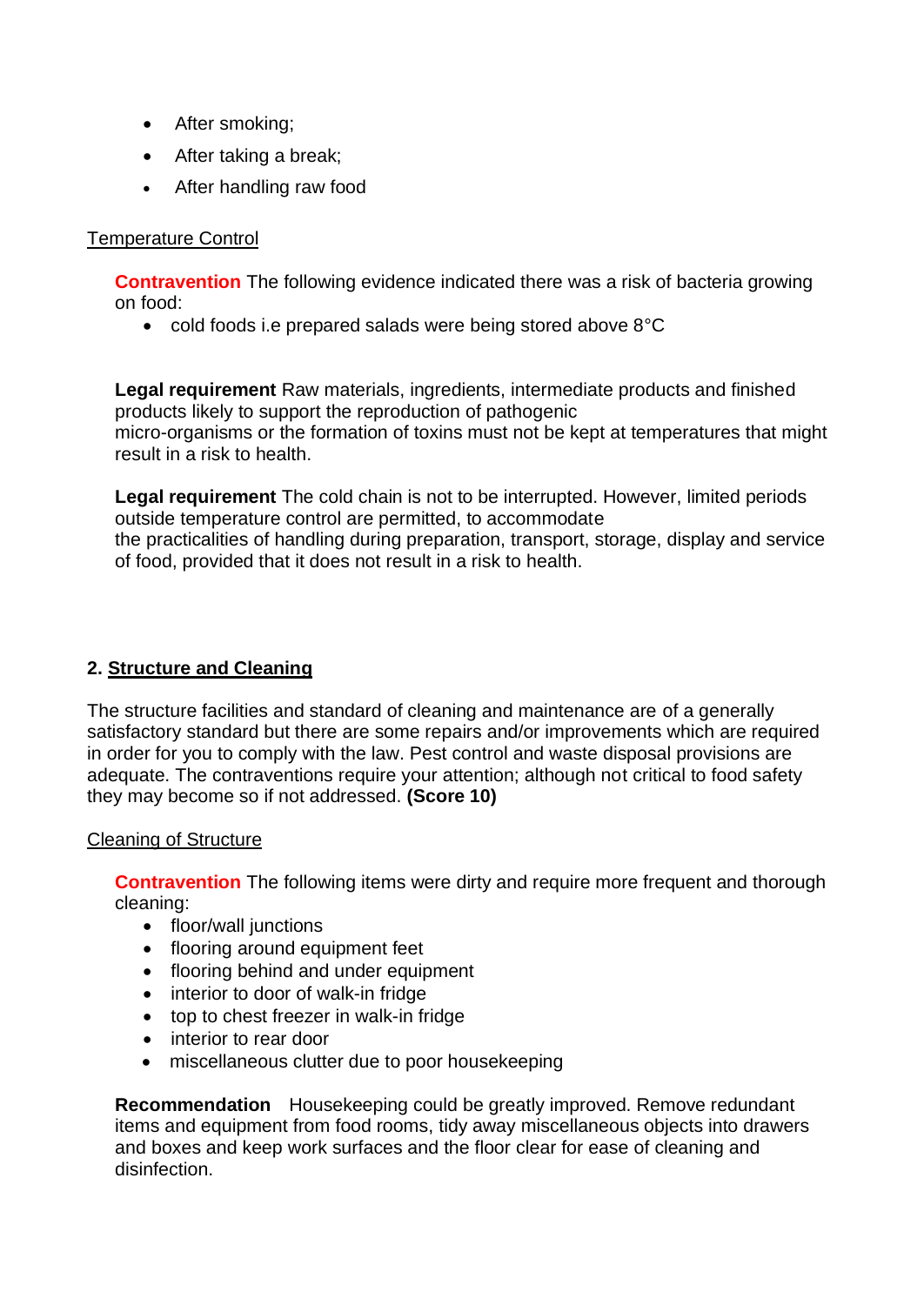## Cleaning of Equipment and Food Contact Surfaces

**Contravention** The following items are dirty and must be cleaned::

- fridge and freezer seals
- interior bottom to fridge storing cheese
- microwave
- can opener
- food storage containers and lids
- cardboard used under pizza oven
- bin near rear door
- shelving to stainless steel tables
- side to upright freezer door
- handle to Fridgemaster door
- vent to griddle
- handle to pizza dough roller

#### Cleaning Chemicals / Materials / Equipment and Methods

**Contravention** The following evidence demonstrated your cleaning materials, equipment and methods were not sufficient to control the spread of harmful bacteria between surfaces:

• the sanitisers are not to BS EN 1276:1997 13697:2001 Standards

**Information** Ensure you use a surface sanitiser that conforms to BS EN 1276:1997 or BS EN 13697:2001. This information should be available on the label or by contacting the manufacturer.

#### **Maintenance**

**Contravention** The following had not been suitably maintained and must be repaired or replaced:

- lid to table top pizza fridge
- flooring to walk-in fridge was in bad repair
- filters missing to extraction canopy
- paint damaged to rear door

#### Pest Control

**Observation** I was pleased to see that the premises was proofed against the entry of pests and that pest control procedures were in place.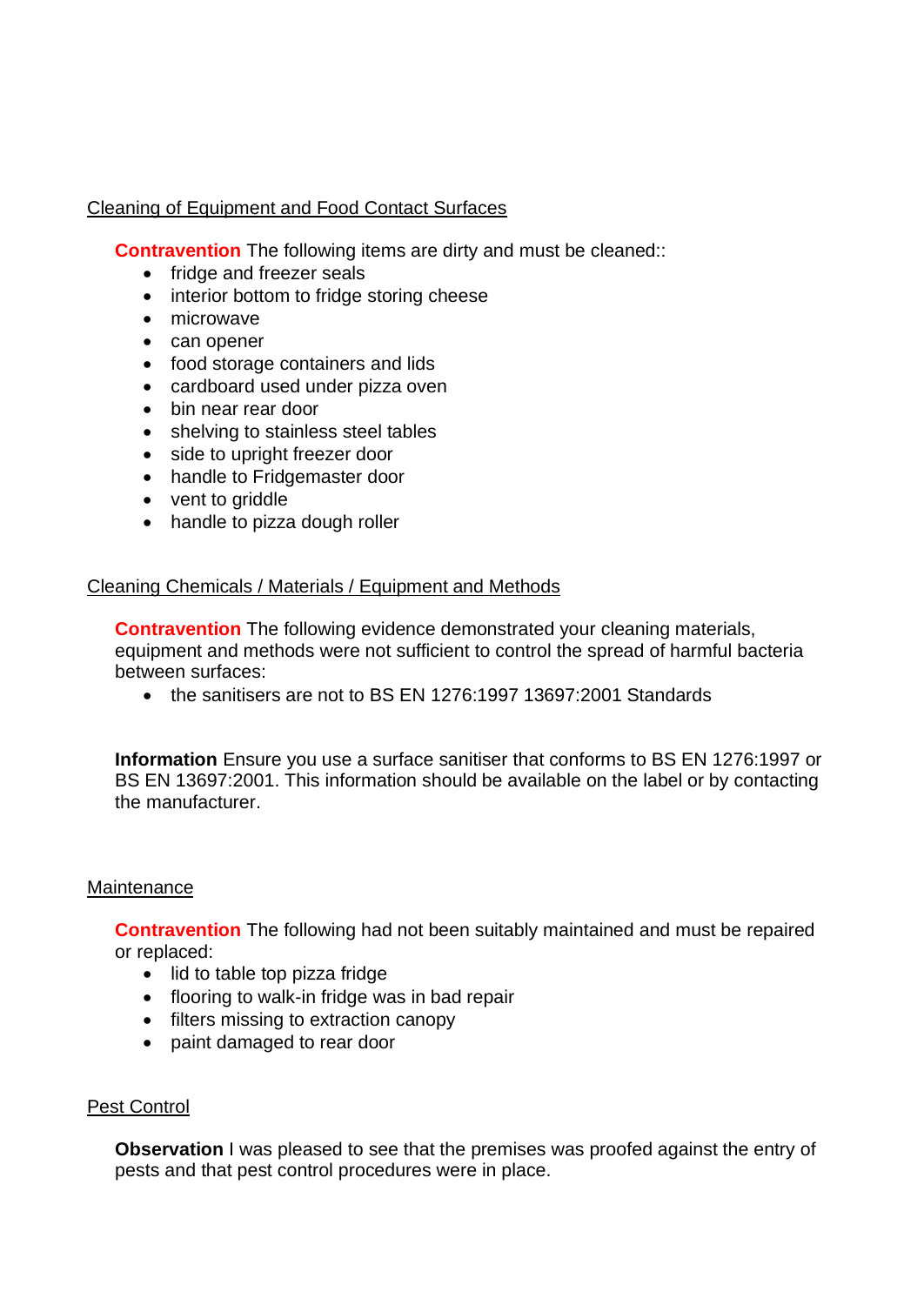## **3. Confidence in Management**

There are generally satisfactory food safety controls in place although there is evidence of some non-compliance with the law. The contraventions require your attention; although not critical to food safety they may become so if not addressed. **(Score 10)** 

### Type of Food Safety Management System Required

**Contravention** The Safer Food Better Business pack you had belonged to the previous owner, the diary had not been filled in since March 2020. However i was informed that the new owner was ordering a new pack.

**Legal requirement** Your food safety management system must be available on site so that your staff can refer to procedures and record checks daily

#### Food Hazard Identification and Control

**Contravention** You have not identified these food hazards or the methods of control at critical points in your operation:

- bacteria growing on food
- cross-contamination

#### **Traceability**

**Observation** Your records were such that food could easily be traced back to its supplier.

#### Waste Food and other Refuse

**Observation** You had measures in place to dispose of waste food appropriately and were employing the services of an approved waste contractor.

#### **Training**

 **Contravention** The following evidence indicates there is a staff training need as food handlers:

- food handlers were not wearing sufficient protective clothing
- were not washing their hands often enough
- were using poor food storage practices
- were using poor cross contamination practices
- did not know how long to stay off work after illness.
- were not cleaning properly
- did not appreciate allergen risks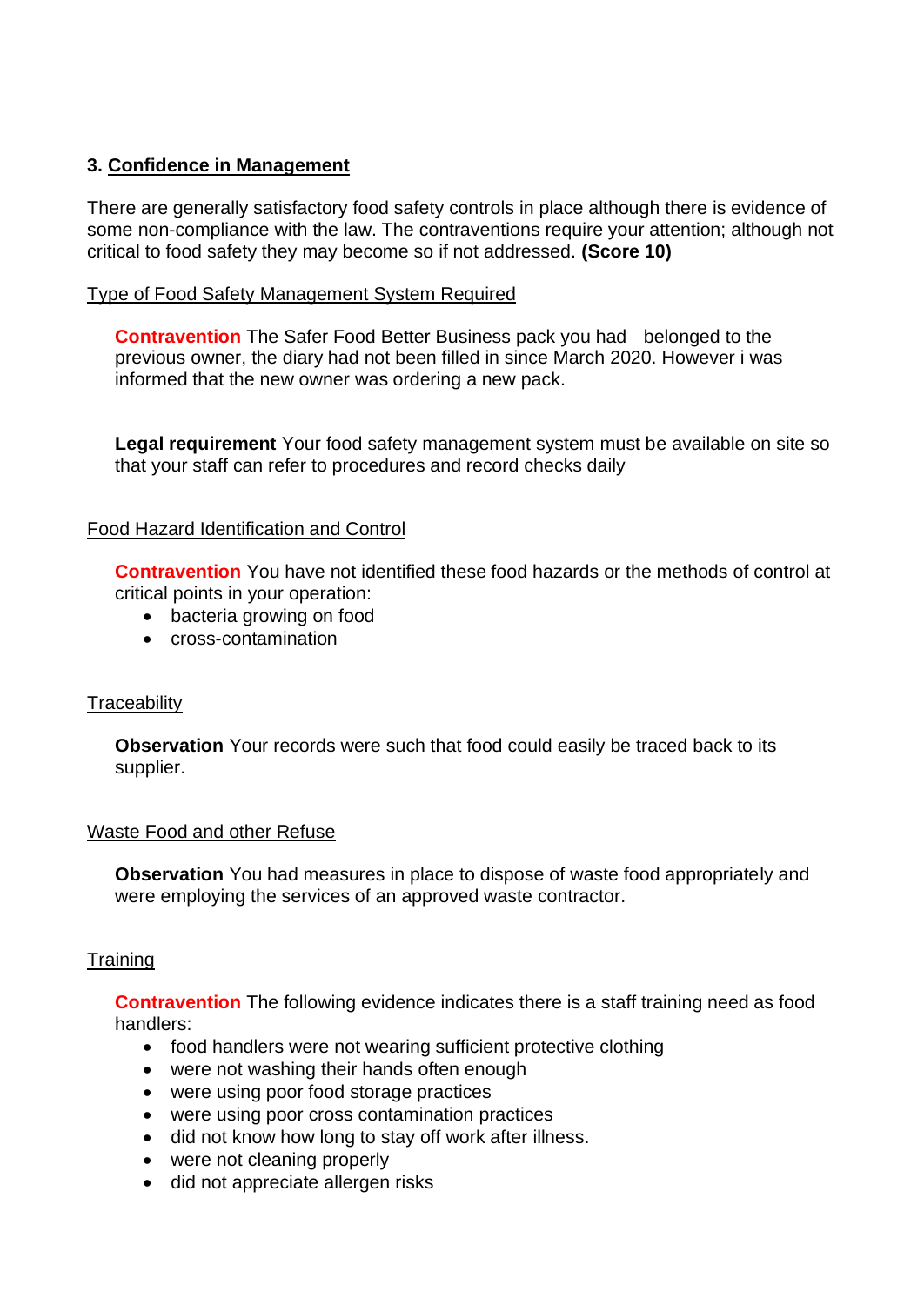**Recommendation** A Level 2 Award in Food Safety in Catering or its equivalent (a 6-hour course leading to the award of a recognised certificate in food hygiene) would be appropriate for your food handlers. Booking details for the equivalent CIEH course are on our website: <www.norwich.gov.uk>

#### Infection Control / Sickness / Exclusion Policy

**Guidance** Public Health England recommends that food handlers known or suspected to be suffering from a food-borne infection or gastrointestinal illness stay away from work until symptom-free for 48 hours.

## **Allergens**

**Contravention** You are failing to manage allergens properly:

• you have not identified the allergens present in the food you prepare

**Legal Requirement** Caterers must provide allergy information on all unpackaged food they sell. Catering businesses include restaurants, takeaways, deli counters, bakeries and sandwich bars etc. The potential for cross-contamination by allergens must also be made known to consumers. In addition food manufacturers must now label allergy causing ingredients on their pre-packed foods. You can obtain more information from the Trading Standards website<www.norfolk.gov.uk/abc>

#### **Information** The 14 allergens are:

- cereals containing gluten
- crustaceans, for example prawns, crabs, lobster and crayfish
- eggs
- fish
- peanuts
- soybeans
- milk
- nuts, such as almonds, hazelnuts, walnuts, pecan nuts, Brazil nuts, pistachio, cashew and macadamia (Queensland) nuts
- celery (and celeriac)
- mustard
- sesame
- sulphur dioxide, which is a preservative found in some dried fruit
- lupin
- molluscs, for example clams, mussels, whelks, oysters, snails and squid

**Information** The Food Information Regulations require that you know what allergens are in the food you provide. You can no longer claim you don?t know what allergens